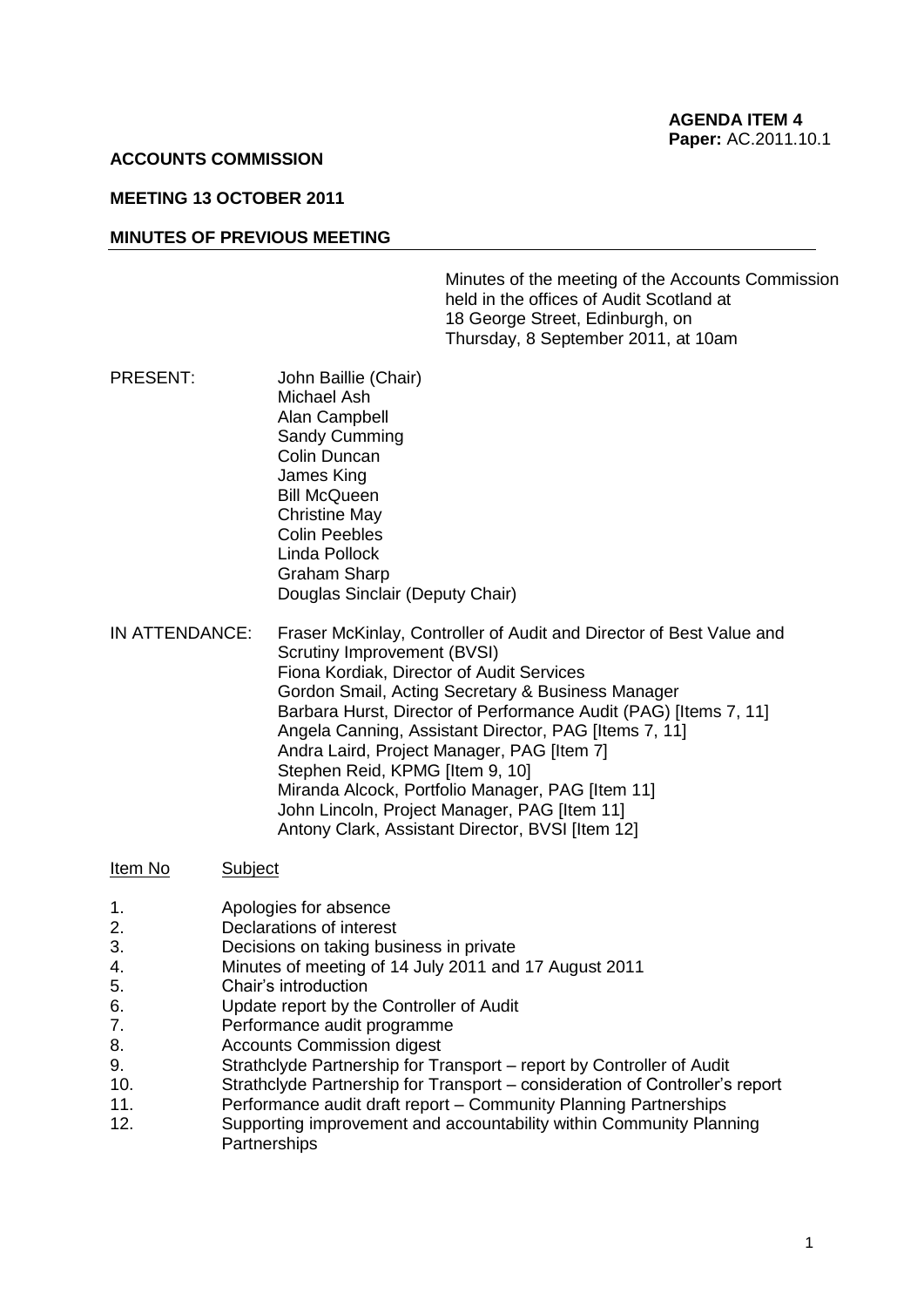# 1. Apologies for absence

There were no apologies.

# 2. Declarations of interest

Christine May declared an interest in Item 7, insofar as the programme of performance audits includes proposals relating to renewables and outsourcing.

# 3. Decisions on taking business in private

The Commission agreed to take Items 10, 11 and 12 in private to allow deliberations on: actions arising from its consideration of the Controller of Audit's report on Strathclyde Partnership for Transport (Item 10); a draft audit report on Community Planning Partnerships to be published in November (Item 11); and improvement and accountability within Community Planning Partnerships (Item 12).

### 4. Minutes of meetings of 14 July 2011 and 17 August 2011

The minutes of the meetings of 14 July 2011 and 17 August 2011 were submitted and approved.

# 5. Chair's introduction

The Chair reported that:

- On 25 August, he and the Deputy Chair attended the annual Scottish Government/SOLACE conference. Earlier that day, he and the Deputy Chair met with SOLACE representatives to discuss performance measures and benchmarking.
- On 31 August, he and the Deputy Chair met with the Cabinet Secretary for Finance, Employment and Sustainable Growth to discuss the Commission's paper on Community Planning Partnership scrutiny.
- On 7 September, he met with the Permanent Secretary for a general discussion.
- On 9 September, he was due to meet with the President and Chief Executive of COSLA, as part of the on-going liaison between the Commission and COSLA.
- He is currently in discussions about the Controller of Audit function and will update members on the position at the Commission meeting in October.
- Paul Reilly has been appointed Secretary and Business Manager of the Accounts Commission for the next two years. The Chair thanked Gordon Smail for covering the role since the end of April.

#### 6. Update report by the Controller of Audit

The Commission considered and noted a report by the Controller of Audit providing an update on significant recent activity in relation to the audit of local government.

During discussion the Commission noted:

- The continuing turnover of council senior managers and the need to flag the related potential risks in its forthcoming local government overview report.
- Recent developments in relation to the Edinburgh trams project. The Commission noted in particular that it was important to be clear about the nature and limitations of the auditor's role in past and any future audit work.
- Current issues at individual councils.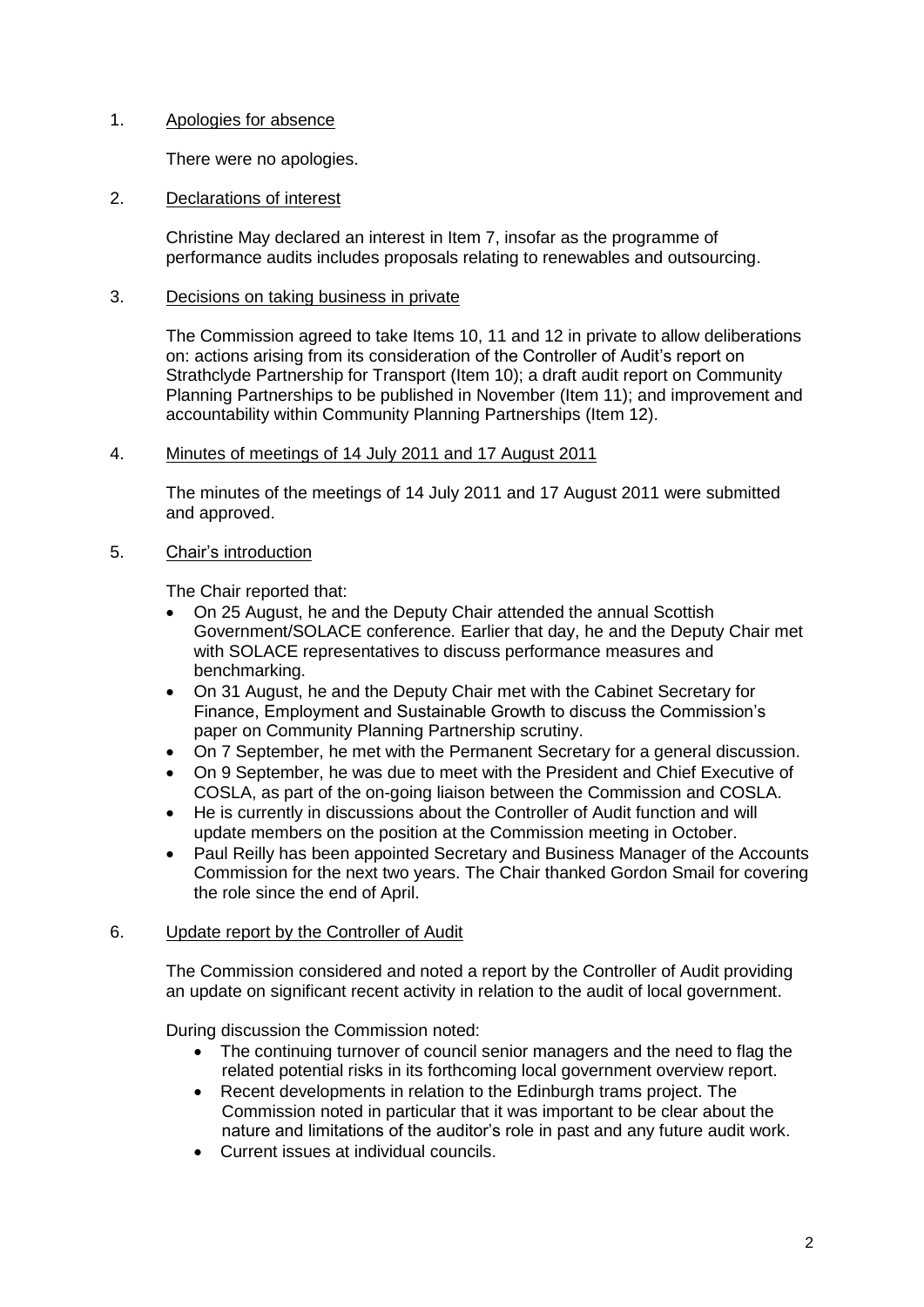# 7. Performance audit programme

The Commission considered a report by the Director of Performance Audit summarising the responses to the recent consultation on proposed national performance audits; and making proposals for the joint programme of performance audits that would be published during 2012/13.

During discussion the Commission noted:

- Charging for council services was increasingly important and might feature as part of the 'How councils work' series of reports.
- There may be scope to include a performance audit on protective services as part of the rolling programme of audits. Further discussion is required on where this may feature in the programme.
- Interest in 'preventative spending' is increasing and should be kept under review.
- Consultations are on-going about the specific justice-related topic to be taken forward following publication of the justice overview report.
- Workforce planning is an important topic which will need to be carefully scoped to ensure it achieves most effect with the intended audience.

Thereafter the Commission noted the outcome of the consultation process and approved the programme.

# 8. Accounts Commission digest

The Commission considered and noted its regular briefing on current issues, and sought further information on a number of points.

# 9. Strathclyde Partnership for Transport – report by Controller of Audit

The Commission considered the Controller of Audit's update report on Strathclyde Partnership for Transport.

During discussion, the Commission sought clarification and further explanation from the Controller of Audit and the auditors on a number of points in the report.

# 10. Strathclyde Partnership for Transport – consideration of Controller's report (In private)

Following discussion, the Commission agreed to make findings which will be published in due course.

#### 11. Performance audit draft report - Community Planning Partnerships (In private)

The Commission considered a report by the Director of Performance Audit inviting it to consider and approve the draft performance audit report on *The role of community planning partnerships in economic development*, prepared on behalf of the Commission and the Auditor General.

The Commission approved the draft report for publication, subject to consideration being given to a number of points raised in discussion.